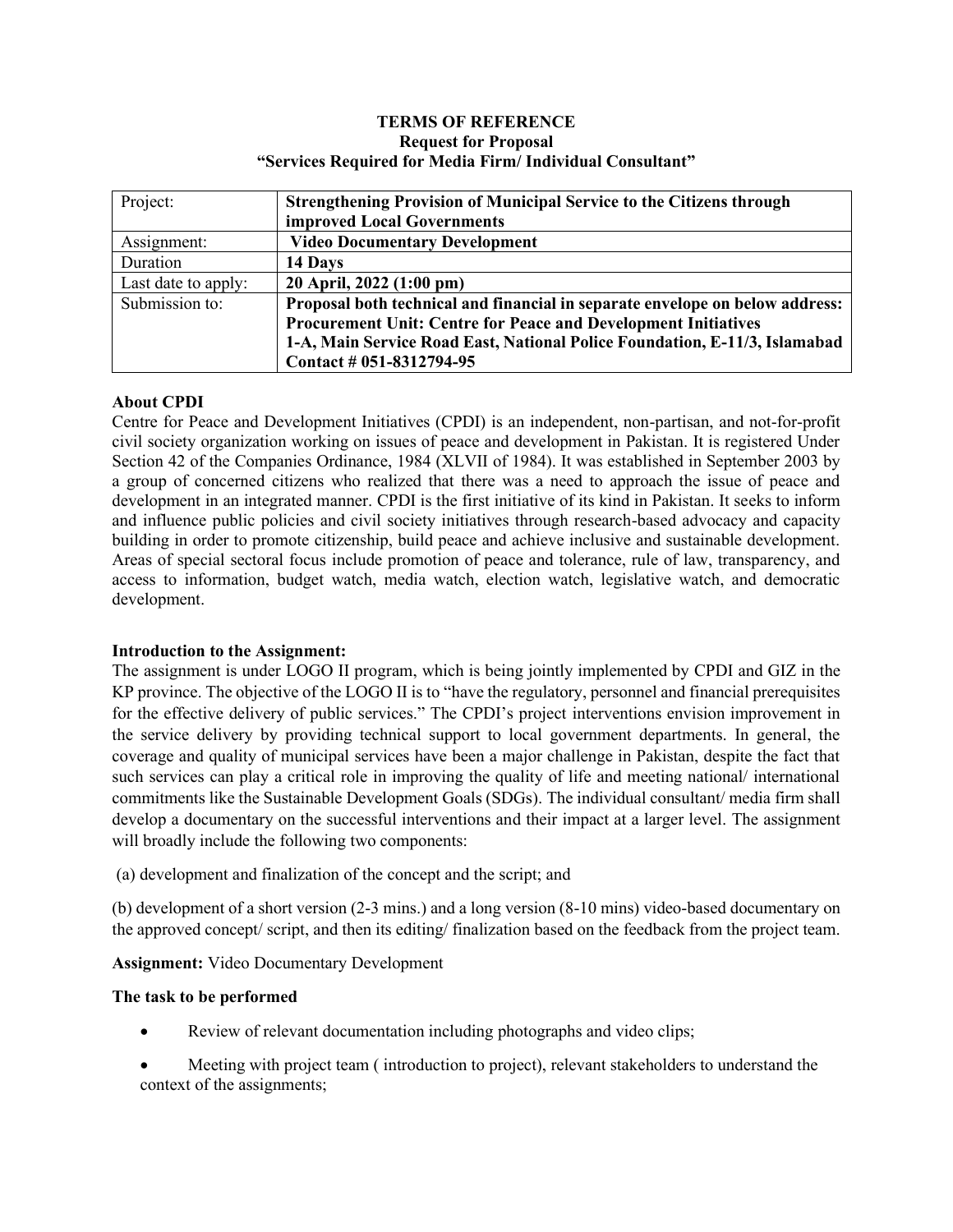- Preparation of workplan including field activity for filming relevant activities, facilities, achievements or recording interviewing relevant stakeholders;
- Development and finalization of the script after inclusion of feedback from CPDI/ GIZ; and

• Preparation/ sharing of two versions of video documentary i.e. long version (8-10 mins.) and short version (2-3 mins.) for CPDI/ GIZ feedback; and

• Finalization of two versions of video documentary i.e. long version (8-10 mins.) and short version (2-3 mins.), after incorporating CPDI/ GIZ feedback.

Urdu Voice Over of final video with English subtitles.

### **Deliverables:**

- Work plan indicating timelines for each activity/ deliverable including meetings with relevant stakeholders;
- Scripts (both for the short and long versions) for the documentary;

• Report on filed activity including recordings of activities, facilities, achievements and interviews with stakeholders including relevant officers of TMAs and members of local communities in selected TLGs including Matta, Lachi and Haripur;

• Draft versions of the video documentary [.e, long version  $(8-10 \text{ mins.})$  and short version  $(2-3)$ mins.)] for feedback of CPDI/ GIZ; and

• Final versions of the video documentary [.e, long version (8-10 mins.) and short version (2-3) mins.)] after incorporating feedback of CPDI/ GIZ.

### **Required Qualifications:**

- University Degree in Audiovisual, Photography, Film Production, Film Directing or any related field from recognized Institution.
- A minimum of 3 years' experience in undertaking similar assignments in out-door/ in-door shooting, editing, producing and directing documentary films and short movies.
- Experience in producing high quality broadcast video meeting tight deadlines on a variety of different social issues and development projects.
- Experience in layout design including visual and sound effects.
- Ability to mobilise production team as per assignment requirement.
- Ability to work and deliver in all three phases of shooting: pre-production, production and postproduction.
- Exceptional skill to understand and diagnose complex environmental or social issues and ability to work in a culturally diverse environment and with local people in the context of documentary film production.
- Excellent planning and organizational skills.
- Good writing skills, clear and persuasive and experienced enough to write a scenario of a documentary film.